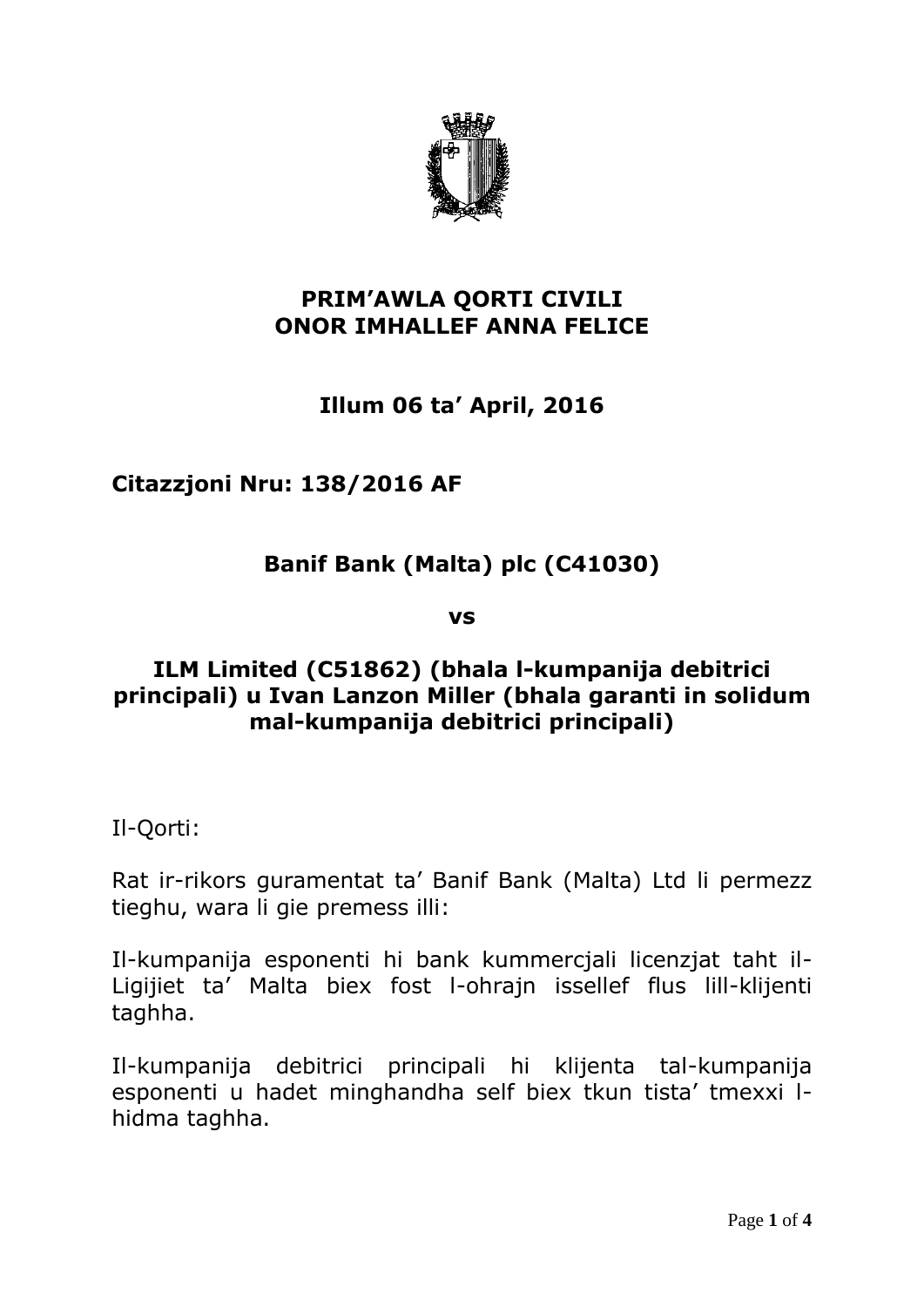Is-self kien jikkonsisti f'Business Loan u Overdraft ta' ghaxart elef Ewro (€10,000) il-wahda, ghal total ta' ghoxrin elf Ewro (€20,000) u dawn nghataw ai termini ta' Credit Agreement datat 11 ta' Lulju 2013 (ara Dok. "A").

Il-konvenuti naqsu milli jhallsu lura dan is-self u konsegwentement, il-bilanc dovut mill-konvenuti hu kif gej:

- a. Tmint elef, hames mija, wiehed u tmenin Ewro u sebgha u hamsin centezmu (€8,581.57), dovuti fuq il-Business Loan. Dan l-ammont jinkludi imghaxijiet ta' disgha u sittin Ewro u hamsa u sebghin centemzu (€69.75) kalkulati sat-18 ta' Jannar 2016 u jikkoncerna Loan Account numru 359580.71.001 (ara Dok. "B"), u
- b. erbatax-il elf, hames mija, u tmienja u disghin Euro u zewg centemzi (€14,598.02) dovuti fuq l-Overdraft. Dan l-ammont jinkludi imghaxijiet ta' tmienja u sittin Ewro u wiehed u sittin centemzu (€68.61) kalkolati sat-18 ta' Jannar 016 u jikkoncerna Current Account numru 359580.10.001 (ara Dok. "C").

In vista tas-suespost l-ammont komplessiv dovut millkumpanija debitrici principali hu ta' tlieta u ghoxrin elf, mija u disgha u sebghin Ewro u disgha u hamsin centezmu (€23,179.59).

L-ammonti fuq imsemmija, saru dovuti fl-intier taghhom millkumpanija debitrici principali lill-kumpanija esponenti ai termini t'artikolu 12 tal-Credit Agreement gja citat u dan ghax kif jistipula dan l-istess Artikolu, sehhew wahda jew aktar millevents of default imsemmijin f'dan il-Credit Agreement, partikolarment, izda mhux esklussivament.

- "a. Default by the Borrower/s in the payment of any amount of principal, interest, fees, charges due for payment in the manner stipulated in the agreement regulating the Facility,
	- b. The Borrower/s committing any other breach of or omitting to observe any other of the obligations and undertakings as expressed to be assumed by it in the agreement regulating the Facility,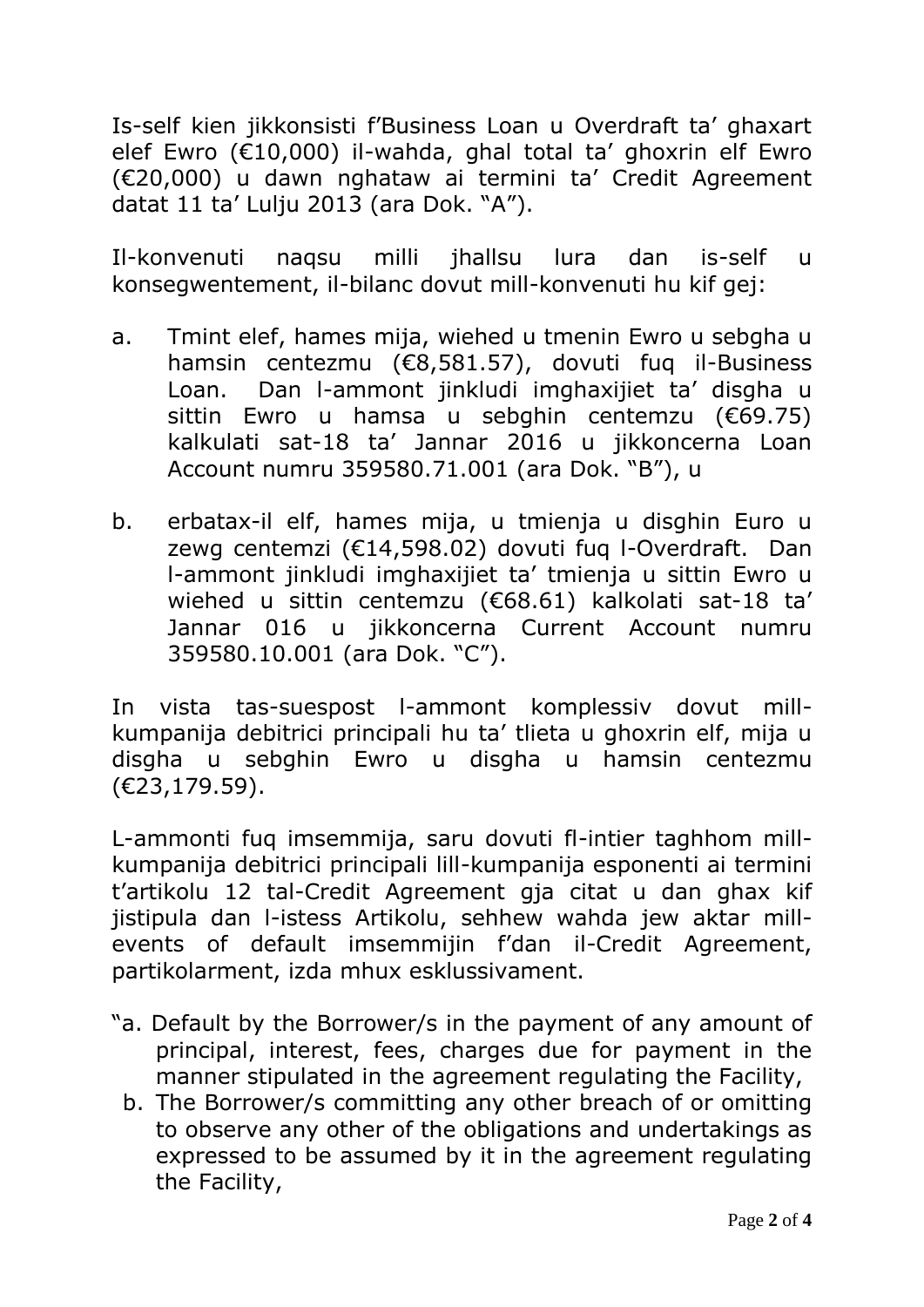n. Any other event which in the Bank's reasonable opinion gives grounds for belief that the Borrower/s may not perform all or any of the obligation/s under or otherwise comply with the terms of the agreement regulating the Facility".

Id-debitu soppracitat, hu wkoll dovut mill-konvenut l-iehor Ivan Lanzon Miller li in virtu ta' kuntratt datat 27 ta' Awwissu 2013, dahal bhala garanti solidali flimkien mal-kumpan ija debitrici principali (ara Dok. "D").

Il-kumpanija esponenti ttentat tinterpella lill-konvenuti diversi drabi biex ihallsu d-dejn, fosthom permezz t'ittra legali datata 10 ta' Lulju 2015 (ara Dok. "E") u ittra ufficcjali mahruga ai termini tal-Artikolu 166A tal-Kapitolu 12, bin-numru 188/2015 u datata 17 ta' Settembru 2015 izda li giet kkontestata (ara Dok. "F"). Di konsegwenza, l-konvenuti baqghu inadempjenti u kien proprju ghalhekk li l-ftuh ta' din il-kawza sar necessarju.

Il-kreditu tal-kumpanija esponenti huwa cert, likwidu u dovut u l-konvenuti m'ghandhomx eccezzjonijiet x'jaghtu f'dan irrigward kontra t-talbiet tal-kumpanija esponenti.

Ghalhekk jezistu l-elementi kollha rikjesti mill-ligi a tenur tal-Artikoli 167 et sequitur tal-Kapitolu 12 tal-Ligijiet ta' Malta.

Intalbet din il-Qorti biex:

- 1. Taqta' u tiddeciedi dina l-kawza bid-dispensa tas-smigh, ai termini tal-Artikoli 167 et sequitur tal-Kap. 12 tal-Ligijiet ta' Malta; u
- 2. Tiddikjara li l-konvenuti saru, flimkien u solidalment bejniethom, debituri tal-kumpaniji esponenti fl-ammont ta' €23,179.59; u
- 3. Tikkundanna lill-konvenuti ihallsu lill-kumpanija esponenti flimkien u solidalment bejniethom l-ammont komplessiv ta' €23,179.59.